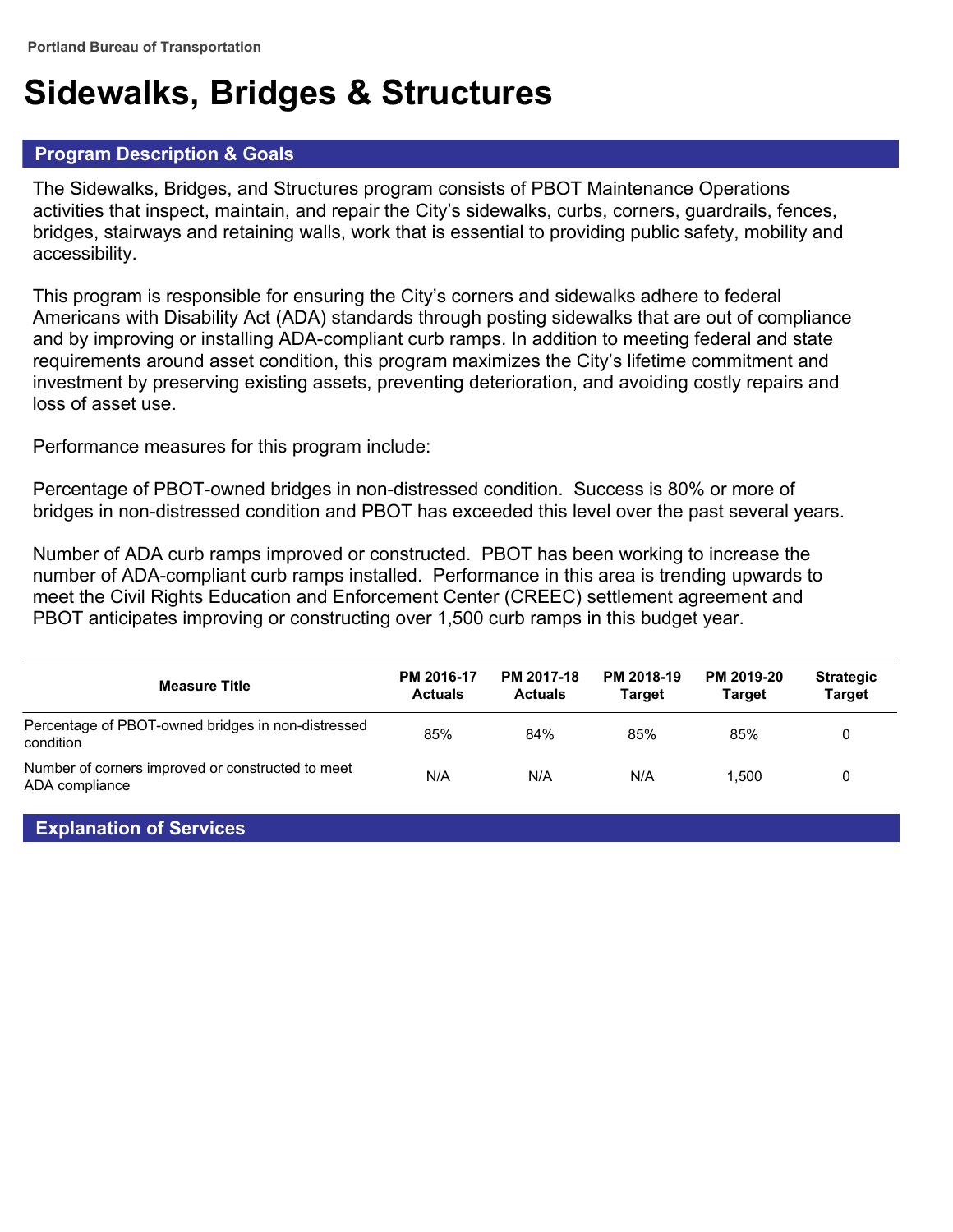Portland's sidewalk system is made up of sidewalks, corners, and curbs. The system provides pedestrians with a safe way to access transit, neighborhood businesses, parks, and schools. Curbs not only mark the edge of the pedestrian network, but also channel water to the drainage system, which helps preserve street pavement. This program maintains sidewalks and corners, including installation of ADA-compliant corner ramps. These activities make travel easier and safer for people with disabilities and the elderly.

Structural maintenance activities include retaining wall and tunnel repair, bridge and vaulted walk maintenance, installation and repair of roadside barriers (guardrails and attenuators) that are a key component of roadway safety, structural inspections and design, and installation and repair of stairways, fences and bike racks. These activities ensure that these assets are available and functioning properly and remain a safe and viable part of the transportation system for vehicles and pedestrians.

Community members provide input to this program by reporting assets, such as sidewalks, that are hazardous and in need of repair and by requesting the installation of new assets, such as corner curb ramps to improve mobility.

## **Equity Impacts**

This program supports PBOT's 5-year Racial Equity Plan through its efforts to address the following goals:

1) Provide equitable services to all residents: PBOT proposes using its equity matrix to prioritize ADA-compliant curb ramp installations, together with other factors including location and number of requests. ADA-compliant corners are also installed as part of pavement improvements and other capital projects led by utilities, TriMet, the County, and the State. Where possible, PBOT Maintenance Operations partners with other agencies to deliver compliant curb ramps as part of other capital projects.

2) Shift the culture of the bureau; end disparities in city government: Maintenance of structures, including sidewalk inspections, will be evaluated as part of the bureau's Strategic Asset Management Plan which is in development. This plan intends to prioritize racial equity and inclusion in identifying maintenance priorities and will rely heavily on the Bureau Equity Committee and bureau-wide understanding of racial equity and inclusion.

3) Use racial equity best practices to increase access for communities of color and immigrant and refugee communities: Continue to use the racial equity matrix to identify Priority Maintenance Actions.

Further, this program supports disability equity through its work improving corners to meet federal ADA standards. Sidewalk connectivity is also prioritized as part of new construction, including wider sidewalks which are better able to accommodate persons with mobility disabilities.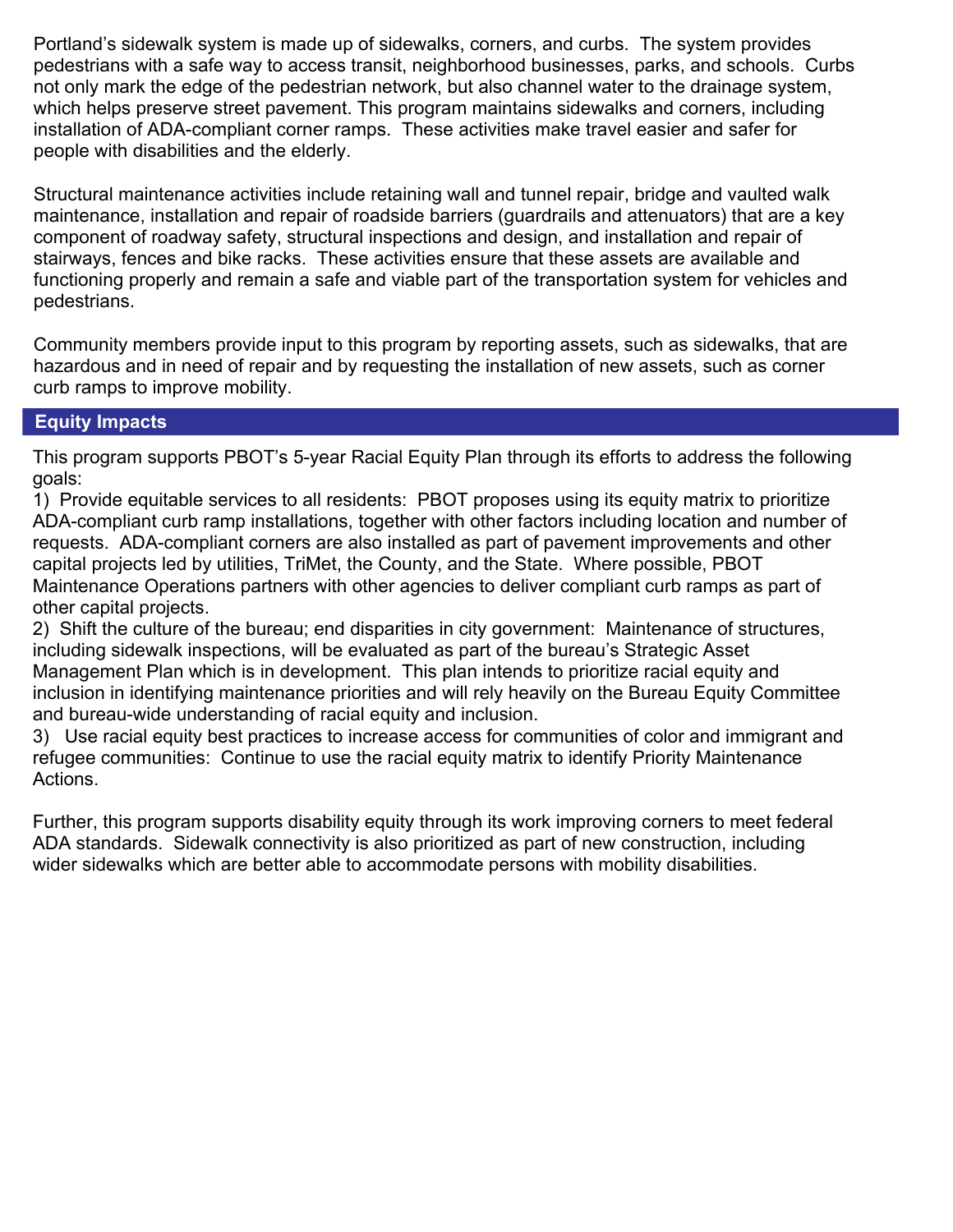#### **Changes to Program**

To meet the workload demands of completing ADA corner ramp installations, Fixing Our Streets projects and ongoing sidewalk maintenance, three positions have been added to the Sidewalks program in FY 2019-20. There are no other changes to the program's organizational structure, staffing or activities in FY 2019-20. Budgeted program resources and expenditures will be increased in the Sidewalks program to fund the new positions but otherwise, resources and expenditures will be similar to FY 2018-19.

The primary funding source for this program is General Transportation Revenue (GTR) which will increase to cover the new positions and inflation in FY 2019-20.

The 2018 CREEC (Civil Rights Education and Enforcement Center) lawsuit settlement requires the City to make accessibility improvements by installing or fixing an average of 1,500 accessible curb ramps each calendar year for the next 12 years starting in 2018, including curb ramps requested by persons with mobility disabilities. Some of this work will be done through capital improvement and permit projects that are part of other PBOT program offers. However, starting in FY 2018-19, 600 ramps per calendar year on average will be completed by the Maintenance Operations Sidewalks section, an increase in the number of ramps done in prior years.

#### **Program Budget**

|                                        | <b>FY 2016-17 Actuals</b> | <b>2017-18 Actuals</b> | <b>2018-19 Revised</b> | 2019-20 Adopted |
|----------------------------------------|---------------------------|------------------------|------------------------|-----------------|
| <b>Bureau Expense</b>                  |                           |                        |                        |                 |
| Capital Outlay                         | 9,973                     | 0                      | 0                      | 0               |
| <b>External Materials and Services</b> | 2,060,174                 | 2,205,267              | 3,013,497              | 3,001,976       |
| Internal Materials and Services        | 1,095,428                 | 2,351,587              | 1,056,992              | 288,817         |
| Personnel                              | 3,240,534                 | 3,784,717              | 5,290,947              | 4,460,529       |
| <b>Fund Expense</b>                    |                           |                        |                        |                 |
| Contingency                            | 0                         | 0                      | $-372.995$             | 5,344,813       |
| Fund Transfers - Expense               | 0                         | 0                      | 15,000                 | 0               |
| Sum:                                   | 6,406,109                 | 8,341,571              | 9,003,441              | 13,096,135      |
|                                        | 53<br><b>FTE</b>          | 62                     | 62.4                   | 65.4            |

**Resources:** This program is supported primarily by General Transportation Revenue (GTR) which will increase in FY 2019-20 to cover the cost of adding new positions and capacity to the Sidewalks program an to cover inflation. The program also receives \$1.5 million from the Build Portland Program City Council created in 2017 to finance upgrades to critical city infrastructure, including transportation improvements. Other funding comes from interagency services provided to other City bureaus, from TriMet for the installation of concrete pads in streets at bus stop locations, sidewalk repair/inspection fees paid by citizens and contractors, and reimbursement from property owners for sidewalk repairs done by the City.

> These resources have been steady in recent years and are anticipated to remain so in the future. The sidewalk posting fees charged to the public are set to recover program costs and are not deemed to impact the ability of citizens to access services.